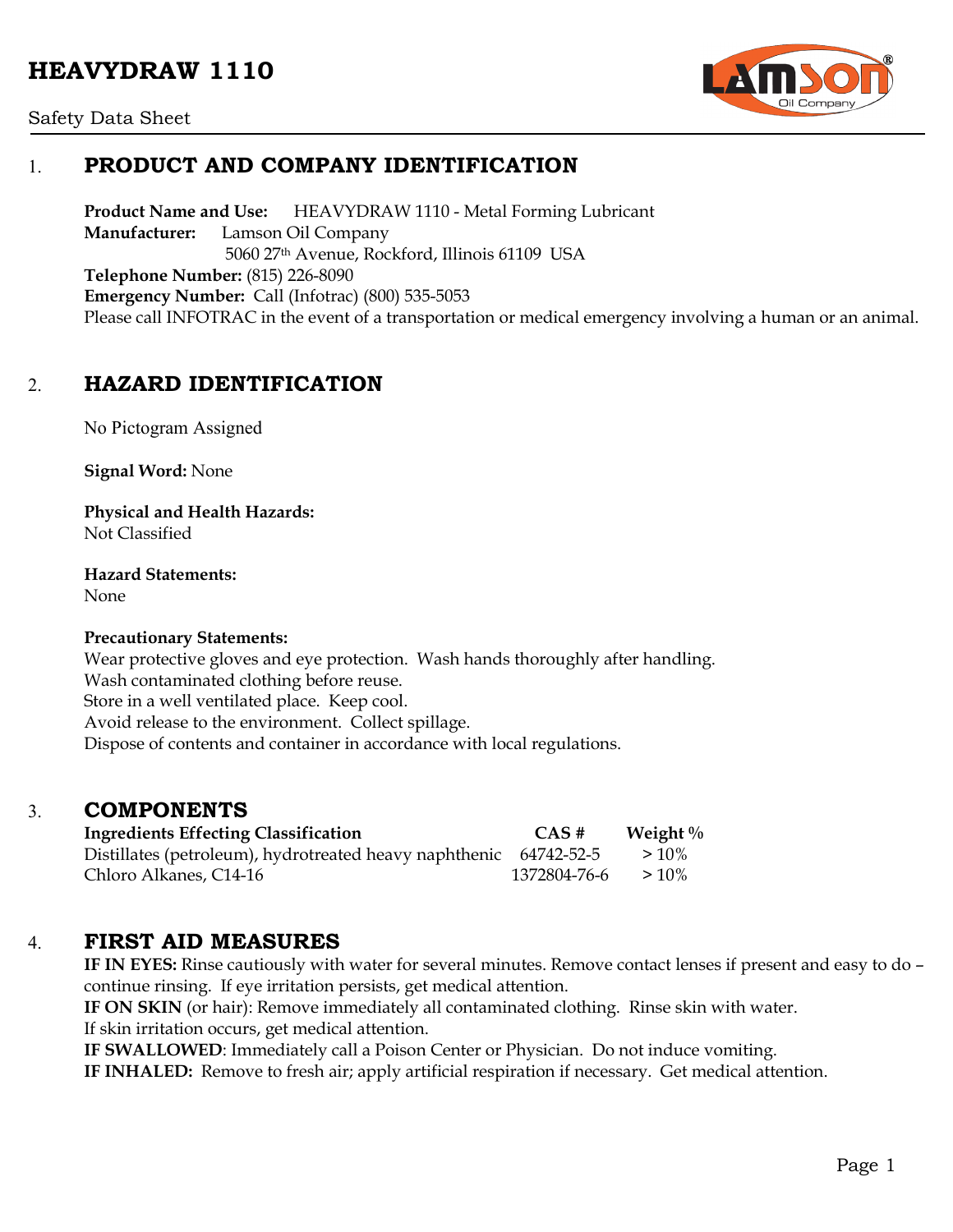# **HEAVYDRAW 1110**





## 5. **FIRE-FIGHTING MEASURES**

#### **General Hazard**

Petroleum products can form combustible mixtures at temperatures at or above the flash point.

#### **Fire-Fighting**

Keep fire exposed containers cool with water spray. Separate unburning product from fire. Use carbon dioxide, foam, or dry chemical extinguishing media to put out fires.

#### **Unusual Decomposition Products Under Fire Conditions**

None

## 6. **ACCIDENTAL RELEASE MEASURES**

#### **Personal Precautions**

Remove greatly contaminated clothing, including shoes, and wash thoroughly after contact. Launder contaminated clothing before reuse.

#### **Environmental Precautions**

Stop leak if without risk. Dike large spills to prevent ingress into sewers or waterways. Clean spills with absorbent and store in marked containers for disposal. Dispose in accordance with all applicable regulations.

## 7. **HANDLING AND STORAGE**

#### **Safe Handling and Storage**

Do not handle, store, or dispense near open flames or ignition sources. Keep containers inside and out of direct sunlight. Avoid extreme temperatures. Do not reuse containers.

#### **Incompatible Products**

Avoid strong oxidizing and reducing agents.

# 8. **EXPOSURE CONTROL AND PERSONAL PROTECTION**

#### **Ventilation**

Local exhaust is usually sufficient. General exhaust is preferred.

#### **Personal Protection**

Use approved respirator when airborne exposure limits are exceeded. Use petroleum resistant gloves to avoid prolonged contact. Wear goggles or safety glasses with splashguards.

#### **Work Place Exposure Guide Lines**

Petroleum Oil mist has a TLV limit of 5 mg/m3.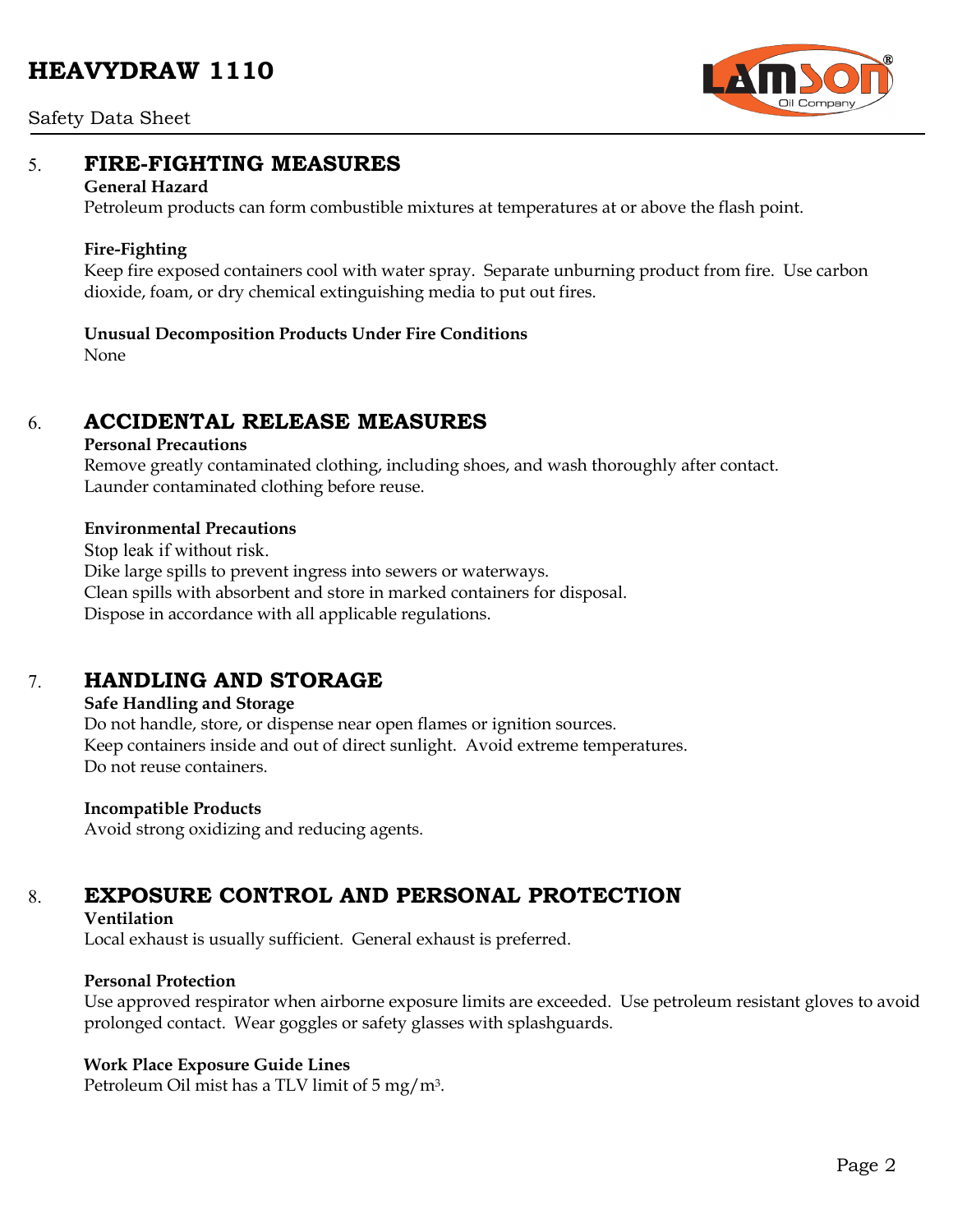

# 9. **PHYSICAL AND CHEMICAL PROPERTIES**

**Boiling Point:**  $> 400^{\circ}$ F **Specific Gravity (water =1):** 1.05 **Vapor pressure (mm Hg):**  $< 0.02$ **Melting Point:** Not Applicable **Vapor Density (Air =1):**  $>5$ **Evaporation Rate (butyl Acetate=1):** < 0.04 **Solubility in water:** Insoluble **Reactivity in water:** NIL Appearance and Odor: Clear, amber liquid; mild odor **Flash point:** 329 ºF Autoignition Temperature: approximately Not Established

**Flammable Limits (volume percent in air):** LEL: Not Established UEL: Not Established

# 10. **STABILITY AND REACTIVITY**

**Stability:** [ ] Unstable [ X ] Stable **Conditions to avoid:** None **Incompatibility (Materials to avoid):** Strong oxidizing and reducing agents. **Hazardous Decomposition Products:** Combustion may produce HCl and oxides of carbon. **Hazardous Polymerization:** [ ] May Occur [ X ] Will Not Occur **Conditions to Avoid:** Not Applicable

# 11. **TOXICOLOGICAL INFORMATION**

This product has minimal toxicity when inhaled, ingested, or when skin or eye contact is made. This product is not considered an aspiration toxicant because of its viscosity. This product is not expected to cause cancer or to be a skin sensitizer. No data is available to indicate that any ingredient is mutagenic or genotoxic. This product is not expected to cause reproductive or developmental effects. Prolonged exposure to the skin could result in irritation or dermatitis. Exposure to vapor or aerosol concentrations above the recommended exposure level is irritating to the eyes

and respiratory tract, and may cause headaches or dizziness.

# 12. **ECOLOGICAL INFORMATION**

This product is considered a Marine Pollutant. This product is very toxic to aquatic life with lasting effects. This product contains a Volatile Organic Compound: So part of it will slowly evaporate upon release. Please refer to Section 6 for accidental release information.

# 13. **DISPOSAL CONSIDERATIONS**

This product is not suitable for disposal by either landfill or municipal sewers, natural streams or rivers. This product can be incinerated directly in appropriate equipment.